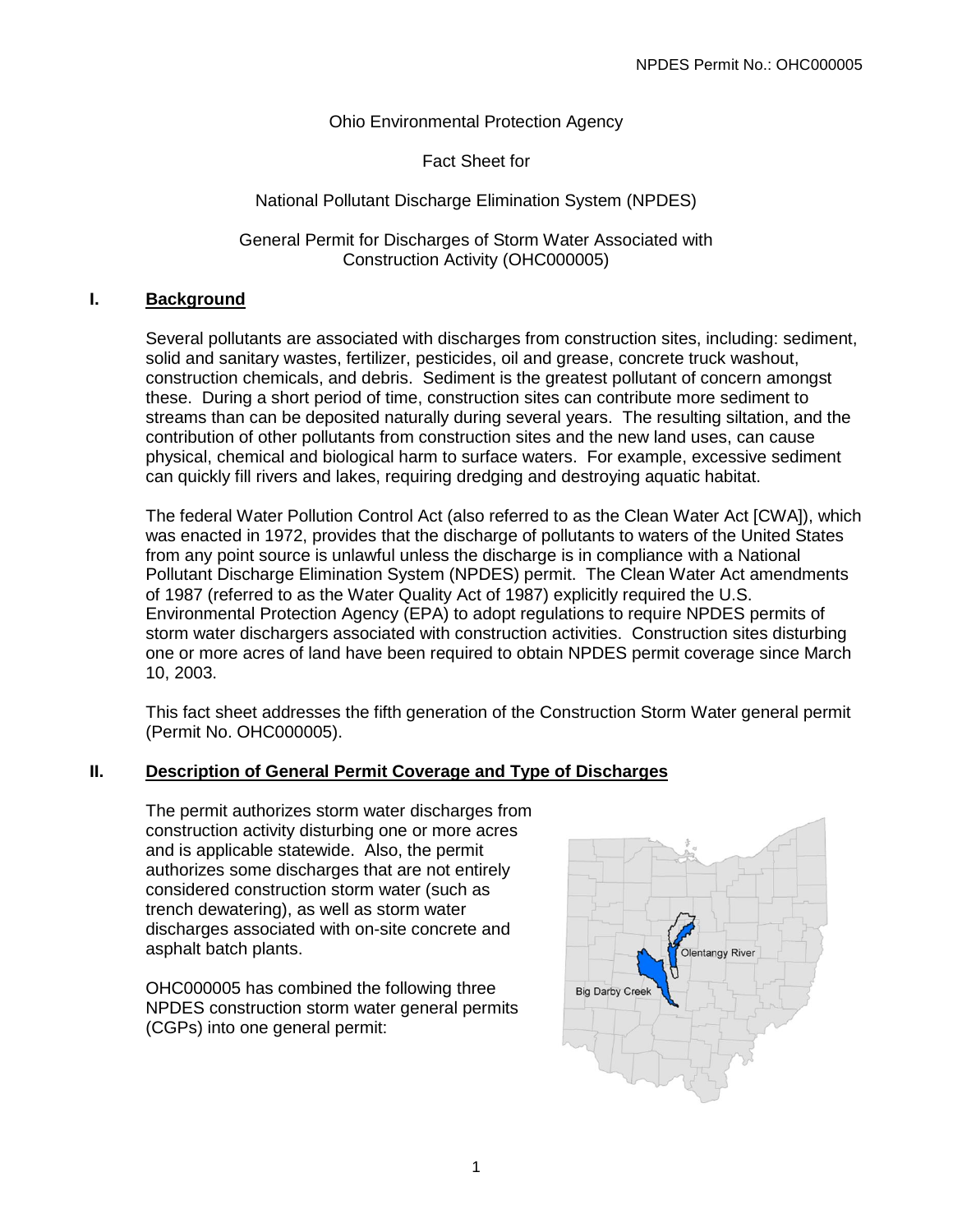| <b>General Permit</b>         | <b>General Permit</b><br><b>Number</b> | <b>Effective Date</b> | <b>Expiration Date</b> |
|-------------------------------|----------------------------------------|-----------------------|------------------------|
| Statewide CGP                 | OHC000004                              | April 21, 2013        | April 20, 2018         |
| Big Darby Creek Watershed CGP | OHCD00002                              | October 1, 2012       | September 30, 2017     |
| Portions of Olentangy River   | OHCO00002                              | June 2, 2014          | May 31, 2019           |
| <b>Watershed CGP</b>          |                                        |                       |                        |

The Portions of Olentangy River Watershed CGP (OHCO00002) expires on May 31, 2019. Projects can continue to obtain coverage under OHCO00002 until May 31, 2019. After this date, such projects would apply for coverage under OHC000005.

### **III. Application and Termination Procedures**

New Dischargers: To obtain initial coverage, a discharger needs to submit a complete Notice of Intent (NOI) form and appropriate application fee prior to the commencement of construction activity. These shall occur at least 45 days prior for sites within the Big Darby Creek and portions of the Olentangy River watersheds; and at least 21 days elsewhere. Projects within the Big Darby Creek and portions of the Olentangy River watersheds shall also submit a storm water pollution prevention plan (SWP3) with their NOI.

Existing Dischargers: Existing permittees having coverage under previous generations of this general permit, Big Darby Creek Watershed general permit and Portions of the Olentangy River Watershed general permit shall have continuing coverage under OHC000005 with the submittal of a timely renewal application. Within 180 days from the effective date of this permit, existing permittees shall submit a completed renewal application expressing their intent for continued coverage if needed. In accordance with Ohio Administrative Code (OAC) 3745- 38-02(E)(2)(a)(i), a renewal application fee will only apply to existing permittees having general permit coverage for 5 or more years as of the effective date of this general permit. Existing permit coverage will be terminated if Ohio EPA does not receive the renewal application within this 180-day period.

Permit Expiration: The general permit renewal will expire five years after the effective date.

Notice of Termination: Permittees must submit a Notice of Termination (NOT) form within 45 days of completing all permit requirements in accordance with Part IV of this draft general permit renewal. To terminate coverage, a discharger needs to complete and submit the NOT application using the NOT electronic application form available through the Ohio EPA eBusiness Center at *ebiz.epa.ohio.gov*. For guidance, please see the following *epa.ohio.gov/dsw/ebs.aspx#170645012-streams-applications*.

# **IV. Description of Permit Conditions**

In comparison to the previous NPDES statewide construction storm water general permit (OHC000004), OHC000005 contains the following noteworthy changes:

- 1. Permit Area (Part I.A). Incorporates the Big Darby Creek watershed CGP and Portions of the Olentangy River watershed CGP requirements as appendices. These two watersheds' previous conditions, that exceed the statewide CGP, have been included as appendices. This will combine all three general permits into one with this general permit.
- 2. Electronic Submittal of Applications and SWP3 (Part I.E.1 and Part I.F). OHC000005 requires Notice of Intent (NOI), Notice of Termination (NOT), Individual Lot NOI/NOT and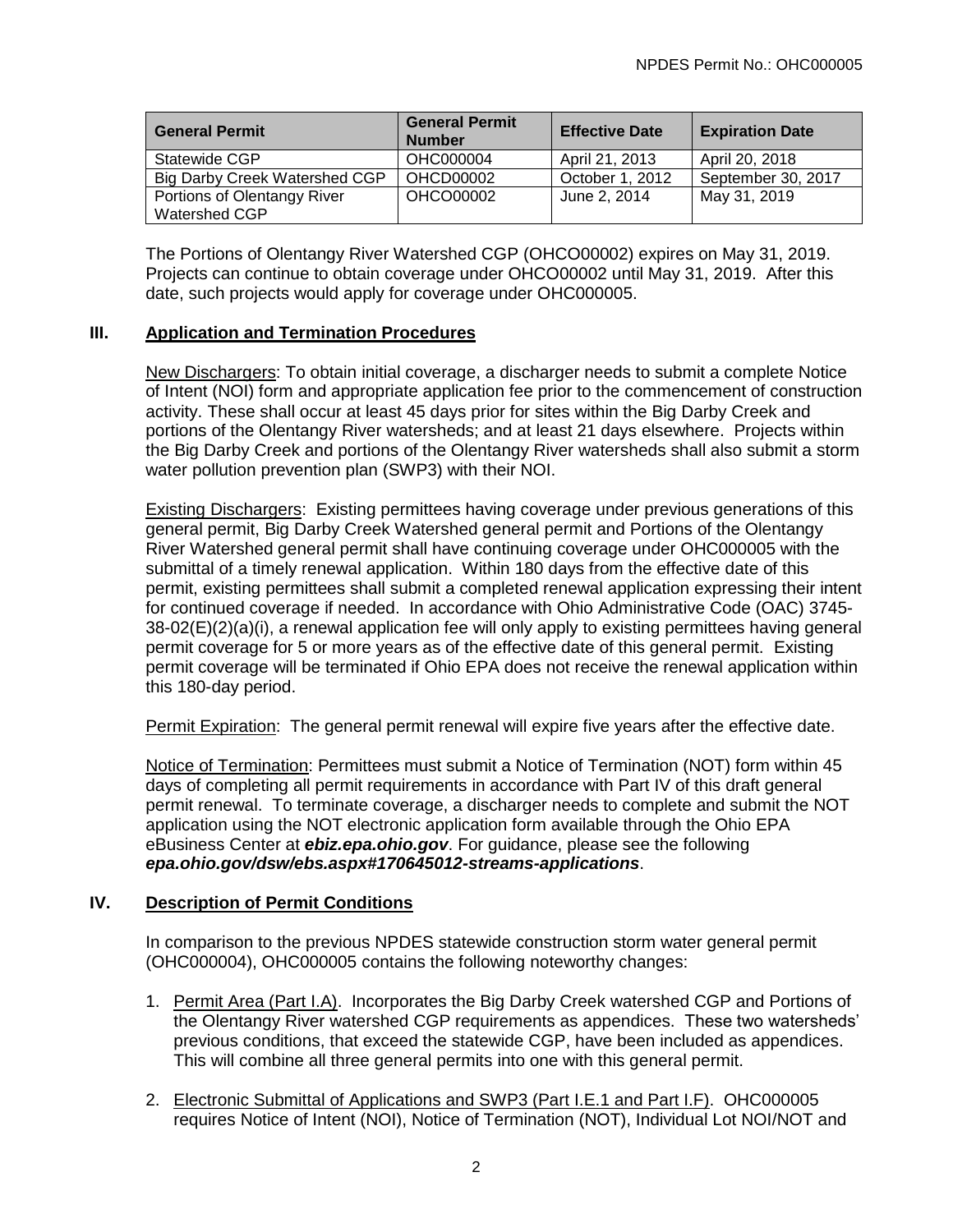Co-Permittee NOI/NOT applications to be submitted electronically using Ohio EPA's electronic application forms which are available through the Ohio EPA eBusiness Center at *ebiz.epa.ohio.gov*.

Submission through the Ohio EPA eBusiness Center requires establishing an Ohio EPA eBusiness Center account and obtaining a unique Personal Identification Number (PIN) for final submission of the applications. Existing eBusiness Center account holders can access the applications through their existing account and submit using their existing PIN. Ohio EPA has developed specific guidance for setting up an account, obtaining a PIN and submitting each type of application. For guidance, please see the following *epa.ohio.gov/dsw/ebs.aspx#170645012-streams-applications*.

- 3. Sediment Basin and Sediment Barriers (Part III.G.2.d). Language has been revised to clarify that sediment basins are appropriate for sites less than 10 acres and that all sediment basins have a minimum drain time of 48 hours. The term "sediment barrier" has replaced the terms silt fence in some instances. And it is specified that a standard silt fence may be substituted with a 12-inch diameter sediment barrier.
- 4. Post-Construction Requirements (Part III.G.2.e). Evaluation of previous post-construction requirements found that the application of the previous methodology is not expected to capture average annual runoff and 80% total suspended solids (TSS), the following changes to post-construction requirements have been made to improve expected performance to this level:
	- Increase precipitation depth from 0.75 to 0.90 inches.
	- Alter the volumetric runoff coefficient (weighted calculation) method  $\circ$  From C = 0.858 $i^3$ -0.78 $i^2$ +0.774 $i$ +0.04 to Rv = 0.05+0.9 $i$
	- Require the capture of the WQv with a standard post-construction practice approved for general use on all sites disturbing over 2 acres.
	- Revise and increase the of post-construction practices approved for general use. Extended detention practices have been separated from infiltrating practices and each provided appropriate drain times and notes critical to design and performance.
	- Clarify that use of regional storm water best management practices is acceptable if it meets permit design requirements and a legal agreement is provided for this service.
	- A list is provided of runoff reducing practices (green infrastructure) that may be utilized to reduce the required WQv.
	- Alternative post-construction practices must be tested using a defined particle size distribution and protocol comparable to the New Jersey DEP or Washington State TAPE Programs.
	- A water quality flow (comparable to the water quality volume) is provided to facilitate the design of flow-through type BMPs.
- 5. Inspections (Part III.G.2.i). Allows the next inspection after a rainfall to occur on the next work day and requires that reduced inspection frequency be documented in the SWP3.